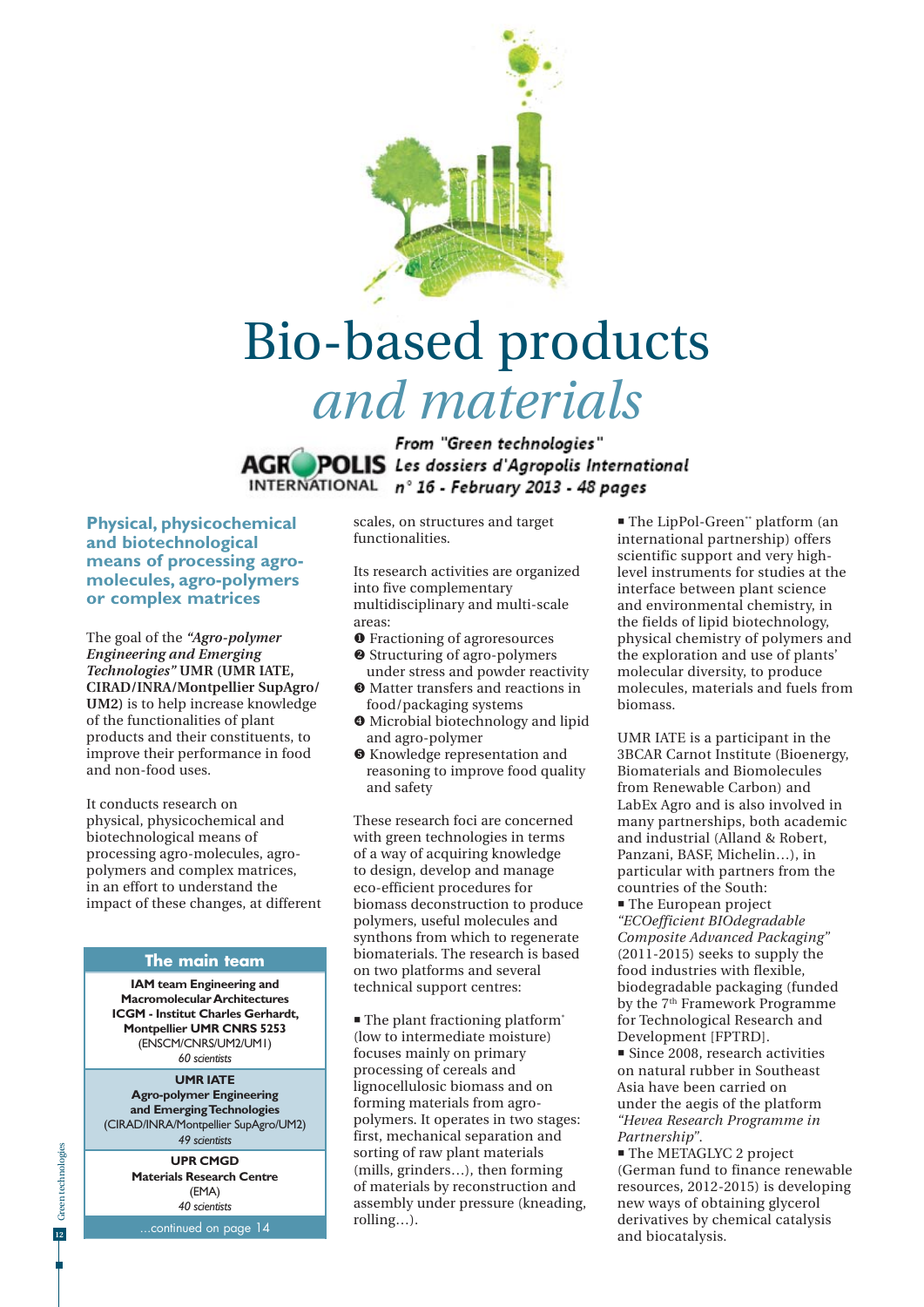## **POMEWISO project**  solvent-free membrane preparation from biopolymers

Porous polymeric membranes for use in water treatment are developed on an industrial scale from synthetic polymers dissolved in an organic solvent (acetone, DMF, NMP...). Porosity is generated by a phase inversion process, usually induced by immersion of the homogeneous polymer solution in a bath of non-solvent (water). Apart from the fact that the raw material is derived from a non-renewable land resource, large amounts of organic solvents are used, with the risk of generating environmental pollution and health problems.

The goal of the POMEWISO project (an IEM/IRSTEA collaboration) is to develop a new porous membrane production process that relies on clean, green chemistry, (i) using polymers from natural rather than synthetic resources and (ii) substituting water (the solvent for water-soluble polymers) for traditional organic solvents. Hence, the scientific problem is to fine-tune the process of developing membranes from different water-soluble polymers (polyvinyl alcohol [PVA], cellulose ethers, chitosan) with a low critical solution temperature (LCST), thereby controlling their morphological and functional properties. Once the phase inversion is induced by increasing the temperature (TIPS-LCST procedure), crosslinking of the polymer chains will be necessary to strengthen the film thus formed. This crosslinking will preferably be done by irradiation or heat treatment to avoid the use of chemical crosslinkers.



*during the TIPS-LCST process.*

A multi-scale analysis will be conducted to better understand the phenomena of phase separation, structure growth, and the final morphology of the membranes as well as their filtration properties. The experimentation will be done using light scattering methods, optical microscopy, near-infrared and confocal Raman spectroscopy, and dead-end filtration. It should be possible, using a modelling approach and solving the modified Cahn-Hilliard equation, to predict the evolution of structures over time until the final morphology is obtained.

**Contact: Denis Bouyer, denis.bouyer@univ-montp2.fr**

 The STOCKACTIF project of the French National Research Agency (ANR) (biomaterials & energy programme, 2011-2014) is looking at active storage of biomass to facilitate industrial processing.

**The SPECTRE project (international** France-Mexico Programme Blanc [non-thematic programme], 2011- 2014) focuses on the evaluation and control of industrial biotechnology procedures.

**The 3BCAR PEACE project (with** the Environmental Biotechnology Laboratory [LBE], 2011-2013) is studying the effect of cell wall composition and thermomechanical pre-treatment techniques on the efficiency of the conversion of model biomass into energy products. The project on "Epoxidation of Polyphenols by a Chemo-enzymatic Approach" is aimed at obtaining bio-based epoxy resins (with UMR "Science For Oenology", [INRA, Montpellier SupAgro, UM1], 2010– 2012 .

 Various projects supported by the LipPol-Green and Plant Product Processing platforms.

### **Monomers to polymers: integrated solutions for synthetic materials**

The *"Engineering and Macromolecular Architectures"*  **(IAM) team of the Institut Charles Gerhardt of Montpellier (ICGM), UMR CNRS 5253 (ENSCM/ CNRS/UM2/UM1)** has since its inception been developing a chemistry based on the synthesis of controlled-architecture polymers, macromonomers, telechelic oligomers, graft or block copolymers, and telomers. In particular, the team has been studying particular applications of such telomers as reactive oligomers in photocrosslinkable compounds or as additives for coatings, surfactants or composite matrices, etc., all applications where low viscosities and controlled reactivities are sought.

The IAM team, whose core endeavour is the application of organic chemistry to polymers, is recognized for its expertise in developing integrated technological solutions for materials synthesis, from monomers to polymers, in

order to offer solutions for highperformance applications. For many years, too, it has been developing a chemistry based on simple and clean processes (emulsion polymerization, supercritical fluids…) and on sustainable development (biodegradable polymers, polymer recycling, optimum use of agricultural resources…). The team is also recognized for its expertise in macromolecular chemistry involving the heteroatoms Si, P and F.

The "bio-based polymers" theme was begun more recently, based on laboratory skills in polycondensation, thiol-ene chemistry and chain polymerization. One of the objectives of the current work is to replace dangerous molecules with biobased ones in the development of polyurethanes, phenol-formaldehyde resins, epoxy resins and unsaturated polyesters. The scientific issues involved relate to the use of renewable resources through the development of a reduction chemistry process that will enable the use of oxygenated raw materials and the development of depolymerization techniques (natural polymers such as chitosan, lignin, etc., often have very high •••

<sup>\*</sup> www.3bcar.fr/~abcar/images/stories/pdf\_3bcar/fiche\_ iate\_plateforme\_fractionnement\_des\_vegetaux\_v3.pdf \*\* www.supagro.fr/plantlippol-green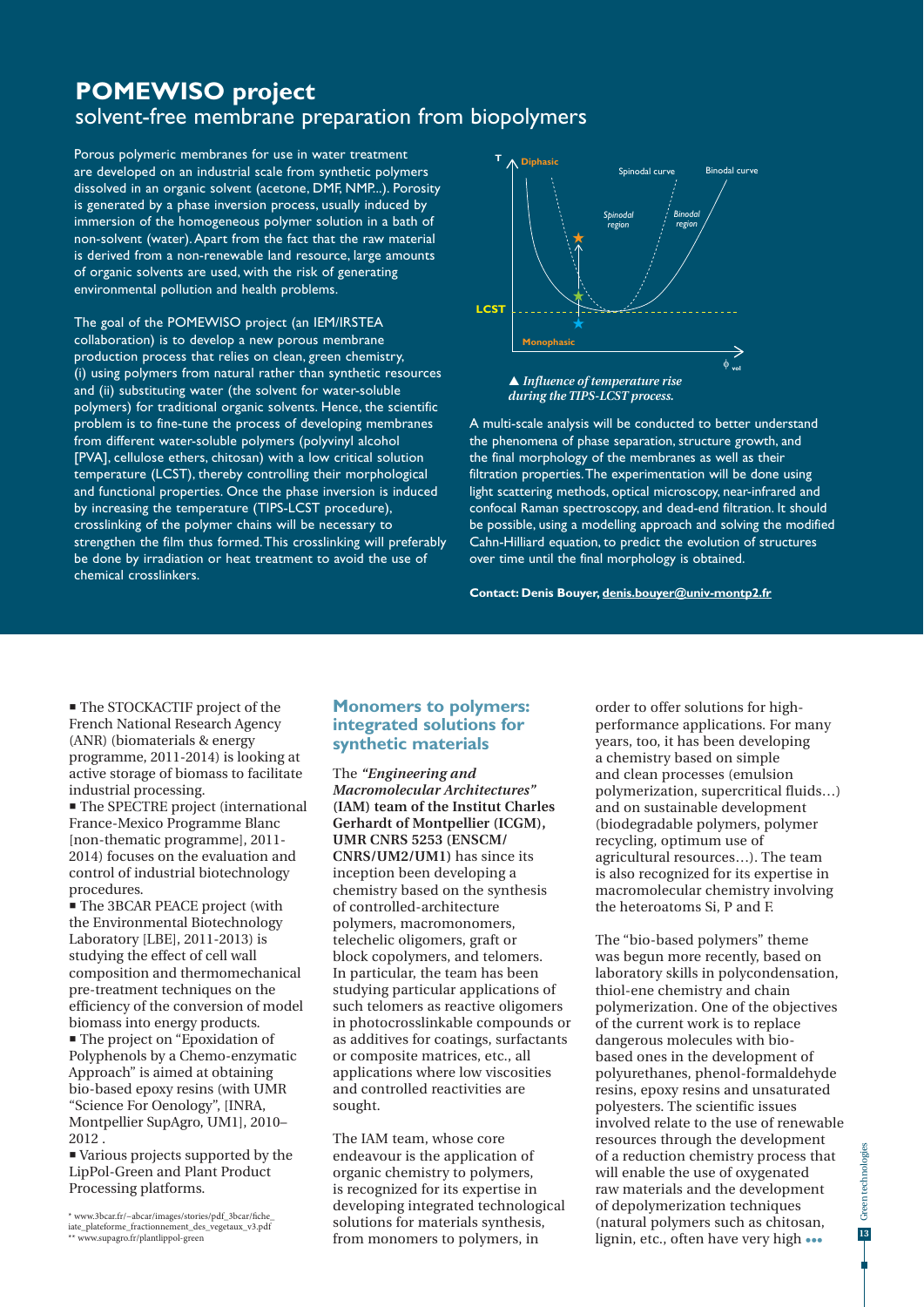## **GreenResins project**  new bio-based epoxy resins free of bisphenol A



 *Diagram of the production of bio-based epoxy resins from tannin-derived catechin.*

Because of their versatility and ease of use, epoxy resins are very widely used. They include a great variety of materials with a wide range of physical properties. However, they are mostly derived from bisphenol A (BPA), a compound classified as CMR (carcinogenic, mutagenic and reprotoxic).

The GreenResins project involves the use of natural, non-toxic aromatic and polyaromatic compounds derived from renewable resources as reagents for use in developing thermosetting epoxy resins as a BPA substitute.

 *Comparative thermal and mechanical properties of resins prepared from the diglycidyl ether of BPA and from tannins.*

The source of these natural phenolic compounds is tannins from forestry or viticulture by-products, so there is no competition with food crops. Among the phenolic compounds being studied by the IAM (ICGM) team, in collaboration with the UMR "Science for Oenology" (INRA, Montpellier SupAgro et UM1), is catechin, a molecule with four phenolic groups. Catechin is epoxidized with epichlorohydrin. The phenols in catechin's two aromatic rings display different levels of reactivity, leading to two products: one molecule with four epoxy groups and a cyclized by-product with two epoxy groups. The average functionality is 2.7 epoxy groups per molecule. The mixture is used unpurified to prepare epoxy resins with amine hardeners since both products obtained are functionalized and contribute to network development. Resins derived from functionalized natural compounds possess thermal and mechanical properties comparable to those of conventional fossil-fuel-derived resins such as the diglycidyl ether of BPA.

The possibility of obtaining bio-based aromatic resins that are more rigid and perform better than aliphatic resins is what distinguishes this work, which won the 2010 *Pollutec Award* for innovative environmental techniques.

**Contacts: Sylvain Caillol, sylvain.caillol@enscm.fr Bernard Boutevin, bernard.boutevin@enscm.fr & Hélène Fulcrand, fulcrand@supagro.inra.fr**

| Sample                     | $\mathbf{T}_\mathbf{g}$ (°C) $\mathbf{r}$ | $T_{ds}$ (°C) | $\left  \mathbf{T}_{_{\mathbf{d30}}} \left( \mathbf{^{\circ}C} \right) \right $ | Char <sub>800</sub><br>(%) | <b>Swelling</b><br>(%) | <b>Soluble</b><br>(%) | <b>Storage Modulus</b><br>(Gpa) |                |
|----------------------------|-------------------------------------------|---------------|---------------------------------------------------------------------------------|----------------------------|------------------------|-----------------------|---------------------------------|----------------|
|                            |                                           |               |                                                                                 |                            |                        |                       | Glassy region                   | Rubbery region |
| <b>DGEBA</b>               | 74                                        | 209           | 355                                                                             | $\overline{0}$             | 17                     |                       | 2.8                             | 0.019          |
| 75 DGEBA<br>25 GEC tannins | 75                                        | 221           | 337                                                                             | 4                          | $\overline{4}$         |                       | 2.5                             | 0.016          |
| 50 DGEBA<br>50 GEC tannins | 73                                        | 202           | 323                                                                             | 18                         |                        |                       | 2.4                             | 0.014          |

molar masses, making it impossible to use them directly), a return to polycondensation rather than free radical polymerization to make the best use of biomass reactive functions (acid, alcohol…) and the development of reliable access

#### **Other teams working in this area**

**UMR IEM European Membrane Institute** (ENSCM/CNRS/UM2) *50 scientists*

**UR LBE Laboratory of Environmental Biotechnology** (INRA) *16 scientists*

paths to compensate for changes in biomass composition. Thus, new ways of accessing bio-based epoxy resins based on tannins from forestry or viticulture by-products have been developed.

In addition, the IAM team has developed new reactive functional synthons from vegetable oils and fatty acids bearing amine, alcohol or acid functions that give access to new bio-based polymers (polyurethanes, polyesters…).

Many industrial collaborations are underway, with national and international companies. In 2010, the team was awarded the Pollutec award "Innovative Techniques for the Environment" *(cf. project GreenResins).* 

**Life cycle assessment of polymers and composites: integration of materials from recycling and renewable resource channels into the development of innovative materials**

The *Materials Research Centre* **(Internal Research Unit [UPR], CMGD**) is one of three internal laboratories of the *École des Mines d'Alès* (EMA), which is a national public administration (EPA) reporting to the Ministry of Industry. Because it places great emphasis on relations with the economic sector, CMGD is part of the M.IN.E.S. Carnot Institute (Innovative Methods for Business and Society), which brings together all French *Écoles des Mines*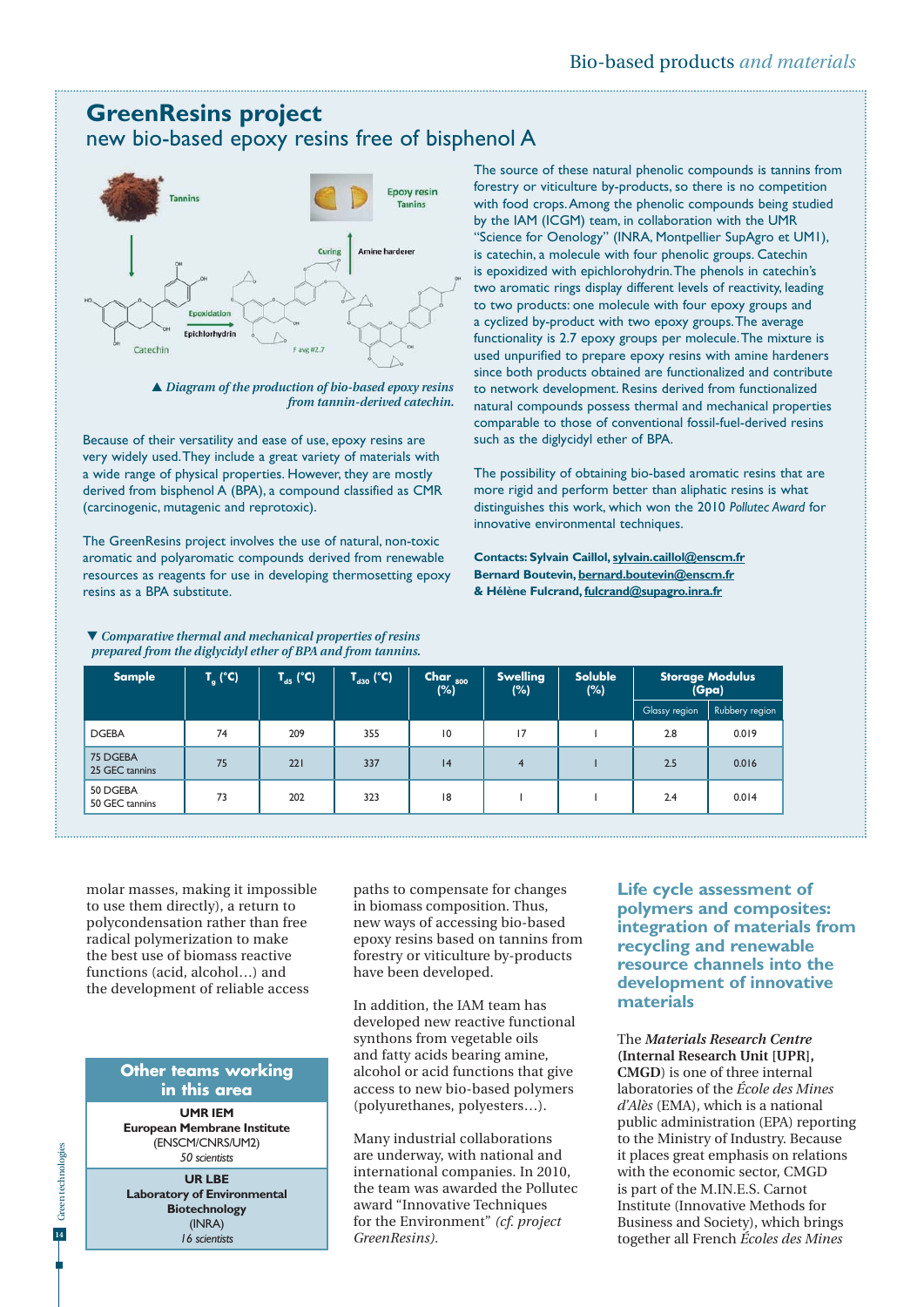and their research association, ARMINES. The Centre is involved in various competitiveness clusters and maintains academic and industrial collaborations at the national and international level through European projects, projects funded by the Environment and Energy Management Agency (ADEME), ANR and FUI.

CMGD is structured into two research departments, namely "Advanced Polymer Materials" (MPA) and "Civil Engineering Materials and Structures" (MSGC). Materials life cycle assessment is central to the concerns of both departments, for with the implementation of European directives to promote endof-life product recycling, advances are being made in the development of ever more efficient identification and sorting technologies, which may soon enable online identification of both plastics and their additives.

Thus, CMGD researchers are supporting the development of, on the one hand, prototype sorting equipment, and on the other hand high-performance plastic alloys that can be made from high-purity materials reclaimed from sorting.

Moreover, the growing global demand for energy, the need to find an alternative to fossil energy resources that are being depleted, and society's determination to reduce the environmental impacts of human activity and its carbon footprint are driving the partial or full integration of renewable resources (concept of bio-basing) into materials development. The compostability of materials is an added benefit now being worked on and which, provided collection channels are available, should allow for better end-of-life waste management. Thus, CMGD researchers are trying to remove many scientific and

technological obstacles in order to turn these products to account in various application areas, such as packaging, agriculture, transport and building.

CMGD covers many disciplines, including chemistry, physical chemistry, mechanics and process engineering. In addition to a platform for the processing of polymers and concrete materials, it has a platform for materials characterization (mechanical, thermal and thermomechanical tests under standard conditions, fire resistance tests, aging tests, scanning electron microscope observations in environmental mode, X-ray diffraction, chemical and physicochemical analysis...).  $\blacksquare$ 

**Materials and eco-construction**

 *Joinery strips of polyester/flax biocomposite.*

© M. Maugenet – li

In the building sector, needs arise at two levels: first, to meet market expectations for "greener" products by paying attention to sustainable development objectives, and second, to comply with the

*Grenelle de l'Environnement* by

making use of more energy-efficient materials to reduce buildings' energy consumption, using renewable resources, recycling waste and reducing non-recyclable waste.

Thus, CMGD has since 2010 been working with the IAM (ICGM) team on a project funded by ADEME and supported by the Montpellier-area INNOBAT company, which won a *JEC Innovation Award in 2011*. This project is designed to develop a new material for joinery profiles, inasmuch as none of the traditional materials now used (wood, polyvinyl chloride [PVC], aluminium and polyester/glass composite) can meet the upcoming 2012 and 2020 thermal regulations while achieving the required level of mechanical performance level and meeting the architectural criteria, all with a lower environmental impact. The new material is a pultruded composite with a thermosetting matrix derived in whole or in part from plant waste from the timber and wine industries and from continuous plant fibres. The project addresses many R&D issues:

 synthesis and formulation of thermosetting resins (epoxy and/ or unsaturated polyester) derived in whole or in part from plant waste;

**P** preparation of flax plant fibres together with batch analysis and homogenization and possibly surface treatment of fibres;  $\blacksquare$  adaptation of formulas (resin reactivity, fibre tensile strength) to the pultrusion procedure;

 benchmarking of mechanical and thermal performance, fire retardancy and in-service ageing (humidity, temperature, UV exposure).

Prototypes are currently available and marketing is planned soon.

**Contacts: Anne Bergeret, Anne.Bergeret@mines-ales.fr & Michel Maugenet, Michel.Maugenet@innobat.fr**

**For further information:** www.innobat.fr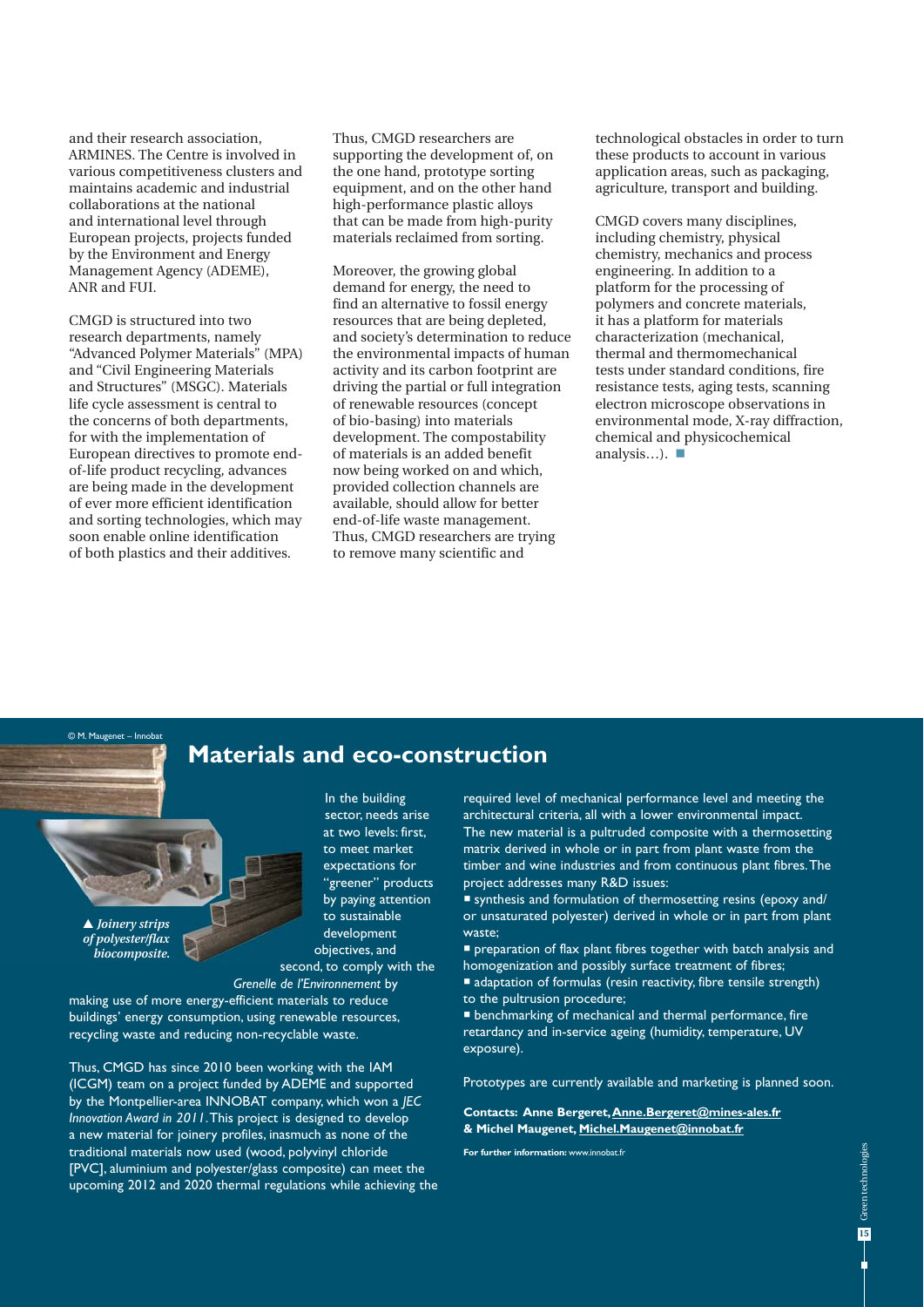## **Controlled lifetime biocomposites**

The first generations of bio-based plastics were mainly targeted for short-lived applications such as packaging. Today, the demand has changed. What industry needs now are bio-based plastics with functionality at least equivalent to those of the current petrochemical-based plastics as regards barrier effect and mechanical, chemical and thermal resistance over the material's life cycle. There is a broad consensus to that effect in the scientific community. Thus, CMGD has been at the forefront of these developments. Beginning with foamed starch packaging for undemanding usage conditions, it went on to develop films and solid or foamed materials based on polylactic acid (PLA), a polymer obtained by fermentation of corn starch, less sensitive to moisture than starch and with better mechanical properties.

The COLIBIO project (COntrolled LIfetime BIOcomposites), funded by ANR and accredited by the Trimatec competitiveness cluster, aims to develop a biocomposite with very good mechanical and thermal properties, whose useful life can be



 *Degree of conservation of mechanical performance ( stress, elongation, resilience) of biodegradable and nonbiodegradable PLA/fibreglass biocomposites after ageing under conditions simulating accelerated service use (24 hours' immersion in water at 65°C).*

controlled, to meet the requirements of the automobile industry. The idea was to reinforce a PLA-based matrix with glass fibres that would break down under normal composting conditions (temperature, pH, humidity); the scientific and technological obstacles were the ability to keep the biocomposite functioning with a high level of mechanical performance throughout its service life and to ensure end-of-life degradation.

Suitable biodegradable glass-fibre formulations were thus developed and the durability of the PLA/glass biocomposites under biomimetic conditions during use and at end of life was studied. It emerged that there is a strong interdependence between the alkalinity of the glasses and their mechanical behaviour under conditions simulating accelerated service use (immersion in water at 65°C) and the rate of their mineralization in soil, which may be accompanied by soil acidification.

#### **Contact: Anne Bergeret, Anne.Bergeret@mines-ales.fr**



 *Mineralization rates in soil simulating end of life of biodegradable PLA/fibreglass biocomposites under different levels of soil acidification.*





 *Scanning electron microscope view of a PHBV/clay bionanocomposite foam made by extrusion assisted by supercritical CO2 .*

In 2006, in order to be more responsive to calls for proposals and enhance its ability to perform contract research in partnership with industry, the M.IN.E.S. Carnot Institute established a "NanoMines" group, with some fifty researchers from the various French *Écoles des Mines* working on the "nanostructures" topic. The aim is to bring out synergies between research teams by combining multidisciplinary skills in such areas as the development of nanomaterials, their characterization, modelling and application testing.

In this context, in 2011, CMGD and the RAPSODEE Centre of the *École des Mines d'Albi* undertook a project to develop bionanocomposites made up of nanoparticles in a bioplastic matrix, to control and improve the matrix's properties. Production of these bionanocomposites by supercritical fluid extrusion (CO $_{\textrm{\tiny{2}}}$ ) enables nanoparticles to disperse throughout the matrix, forming a foam without the use of chemical agents, while at the same time making the material lighter and more insulating.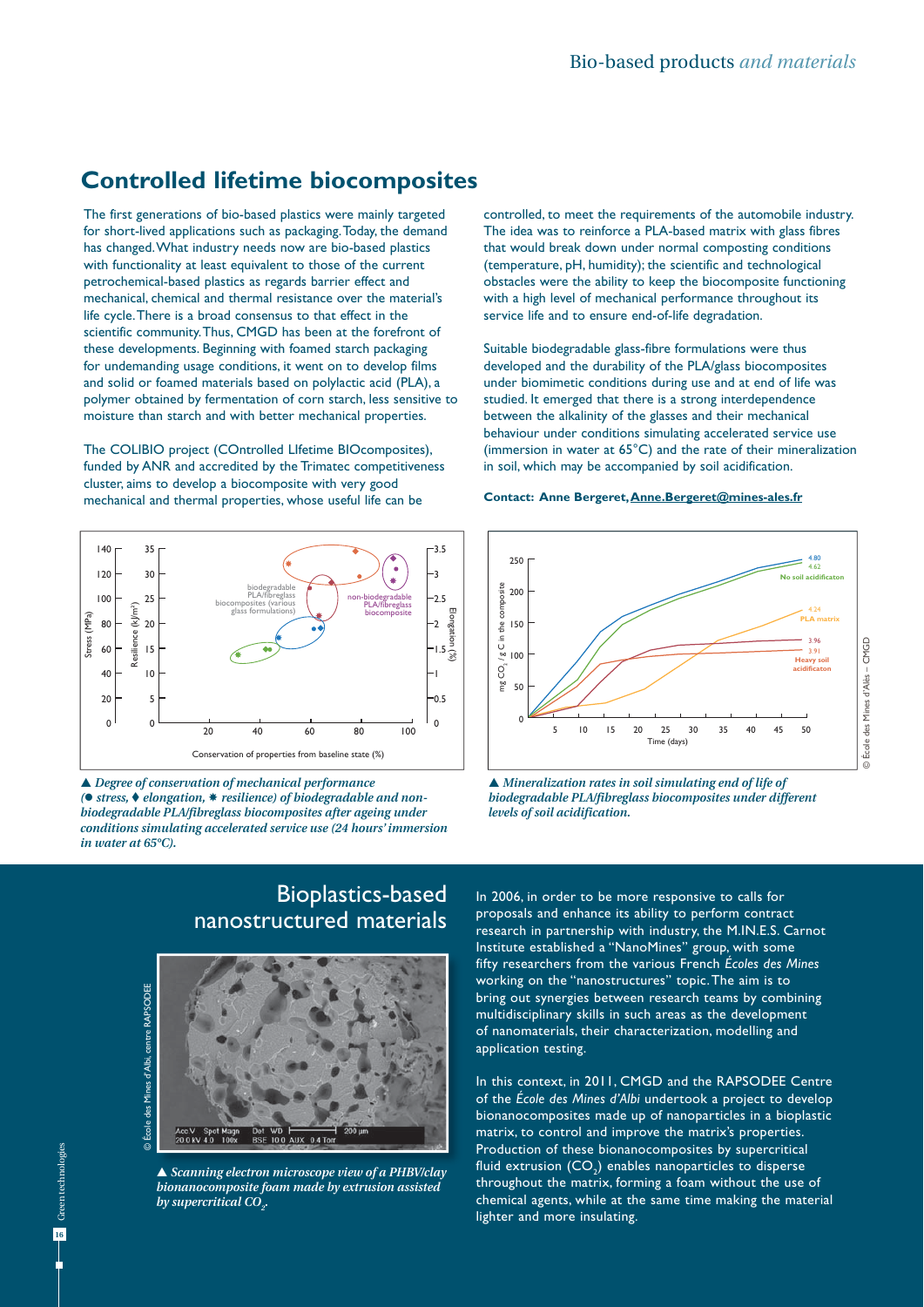

## **The BIORARE project**

## Winner of the "Investments for the Future" national call for "Biotechnologies and Bioresources"

The BIORARE project (bioelectrosynthesis to refine residual waste, IRSTEA/Chemical Engineering Laboratory–French National Centre for Scientific Research/LBE-INRA/Suez-Environnement) focuses on how to use the concept of microbial electrosynthesis to biologically refine waste and effluents. This recent discovery could eventually enable the production of high-added-value molecules from the organic matter and energy in waste.

Bioelectrochemical systems technology would be used to channel the metabolic reactions of the bioprocess into the production of building-block molecules with high added value for use in green chemistry. The organic material is oxidized in a first compartment by complex biomass, which transfers electrons to an anode. The electrons then go to the cathode, where they are used in a biological reduction reaction. By regulating the potential at the cathode to a value derived from a theoretical calculation (Nernst Law), one can artificially create thermodynamic conditions that will allow only certain reactions to occur.

These microbial bioelectrosynthesis systems maintain a physical separation between a "dirty" compartment containing the organic material to be processed and a "clean" compartment where the desired molecules are synthesized, metabolic fluxes are channelled, and oxidation reactions at the cathode are selected by regulating the potential.

Development of a detailed specification for the application of microbial electrosynthesis to the biorefining of organic waste requires the key components to be determined, together with the relevant specifications for a projected industrial development strategy. The scientific and technical basis of microbial electrosynthesis will be firmed up, then the relationship between the operating conditions and the molecules actually synthesized will be validated experimentally. Multidisciplinary approaches will be combined to better



 *Principle of the microbial bioelectrosynthesis system used in the BIORARE project.*

understand and identify the technological potential of these systems. Environmental assessment of strategies linking these systems to existing industrial installations will be carried out based on reference scenarios that will identify the environmentally sensitive components and provide guidance for technical and industrial choices. An analysis of economic, societal and regulatory factors will bring future industrial development strategies into better focus. A detailed specification for the implementation of microbial electrosynthesis systems for organic waste biorefining will be developed and related measures for the protection of intellectual property will be taken as necessary. Waste **DECONDITE:** Nicolas Bernet, nicolas Bernet, Nicolas Bernet, Nicolas Bernet, Nicolas Bernet, Nicolas Bernet, Nicolas Bernet, Nicolas Bernet, Nicolas Bernet, Nicolas Bernet, Nicolas Bernet, Nicolas Bernet, Nicolas Ber

The bioplastic matrix used in this project is a biodegradable polymer derived from microorganisms that belongs to the polyhydroxyalkanoate (PHA) family, specifically poly(3 hydroxybutyrate-co-3-hydroxyvalerate (PHBV). The matrix was reinforced with montmorillonite clay nanoparticles at a low uptake rate (less than 3% by mass). Incorporation of the clay significantly improved the matrix's mechanical and thermal properties and its fire resistance and helped control its biodegradation. The foams obtained have a porosity of up to 50%; the cell size homogeneity has yet to be improved through a study of the operating parameters of the process.

**Contacts: Nicolas Le-Moigne, nicolas.le-moigne@mines-ales.fr & Martial Sauceau, martial.sauceau@mines-albi.fr**

**For further information:** http://cmm.ensmp.fr/Nanomines



 *Transmission electron microscope view of clay dispersal in a PHBV/clay bionanocomposite foam.*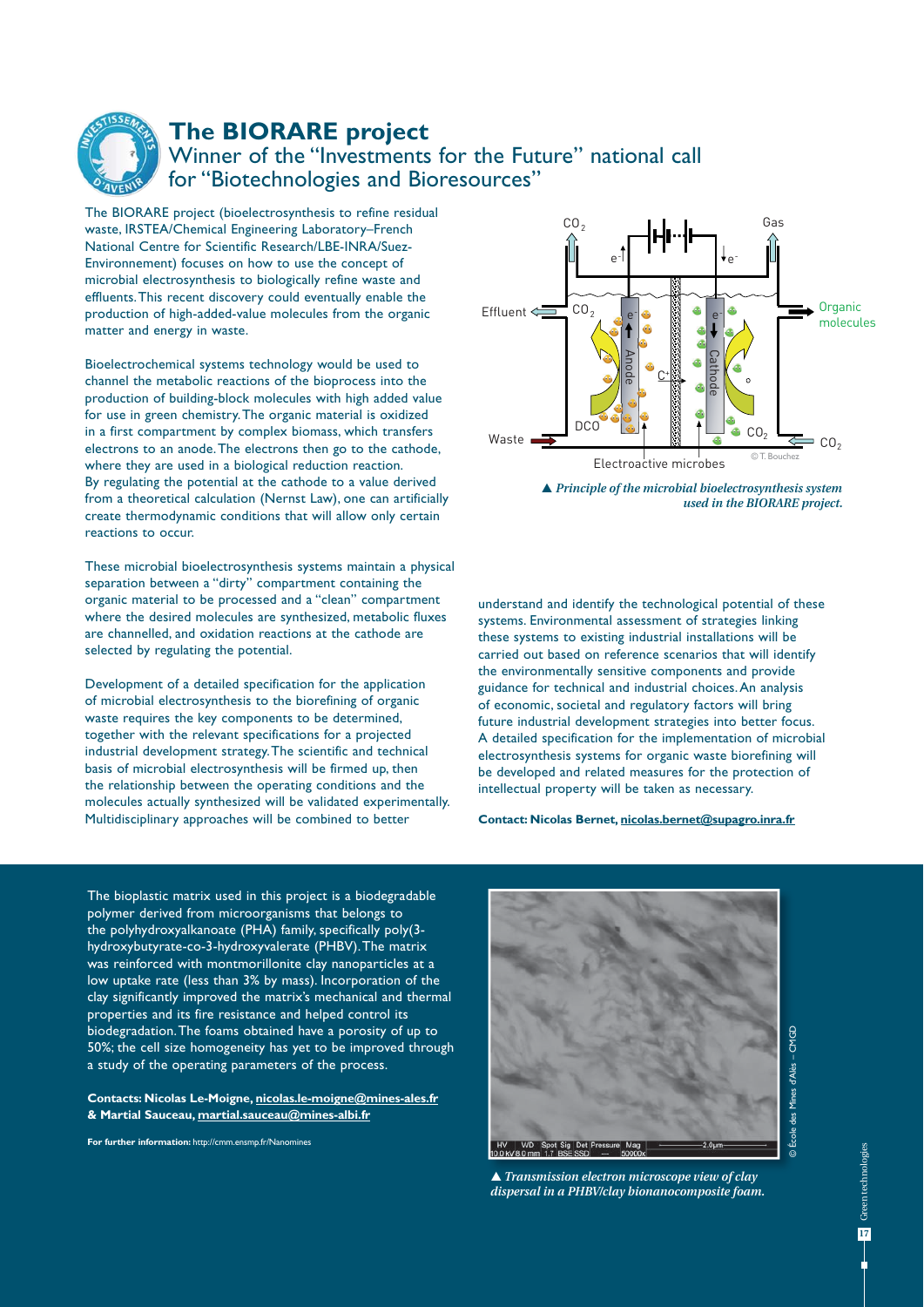## **GreenCoat project**  new bio-based polyurethanes from vegetable oils

Polyurethanes are among the best-selling polymers in the world, ranking 6th; world production is over 14 Mt. They are useful in many areas of everyday life, including thermal insulation and coatings. They are traditionally produced by reacting an isocyanate with a polyol oligomer. While the isocyanate is almost exclusively derived from petrochemical feedstocks, the polyol can be derived from renewable resources. However, most isocyanate compounds are highly toxic or even CMR (carcinogenic, mutagenic and reprotoxic) and are on the SIN list (*Substitute It Now!*—REACH, Annex XVII). The initial aim of the GreenCoat project is to develop new bio-based polyols, derived from vegetable oil, with new properties. A subsequent goal is to develop isocyanate-free bio-based polyurethanes from glycerol.

Bio-based polyols are synthesized from vegetable oil or from fatty acids or esters through thiol-ene coupling on the double bonds of the fatty chains. The thiol used has one or more alcohol functions. The addition reaction is carried out with neither solvent nor initiator, under UV; the yield is quantitative. This technology produces bio-based polyols with widely varying structure and functionality.

The development of isocyanate-free bio-based polyurethanes relies on the cyclocarbonate ring-opening reaction mediated by primary amines. Thus, the IAM (ICGM) team has produced oligomers bearing dicyclocarbonate functions from glycerol carbonate. Reacting these oligomers with diamines produces isocyanate-free bio-based polyurethanes.



In both cases, the bio-based polyurethanes obtained have properties similar to those of fossil-fuel-derived polyurethanes and can be used in coatings, binders, paints, etc. This project has received funding from ANR Matepro and is being conducted in collaboration with the Organic Polymers Chemistry Laboratory (Bordeaux) and the Résipoly and SEG companies.

#### **Contacts: Sylvain Caillol, sylvain.caillol@enscm.fr Rémi Auvergne, remi.auvergne@enscm.fr & Bernard Boutevin, bernard.boutevin@enscm.fr**



 *Diagram of bio-based polyurethane production from vegetable oil and derivatives.*

 *Synthesis by thiol-ene coupling of new bio-based polyols from vegetable oils.*

 *Isocyanate-free bio-based polyurethane production.*